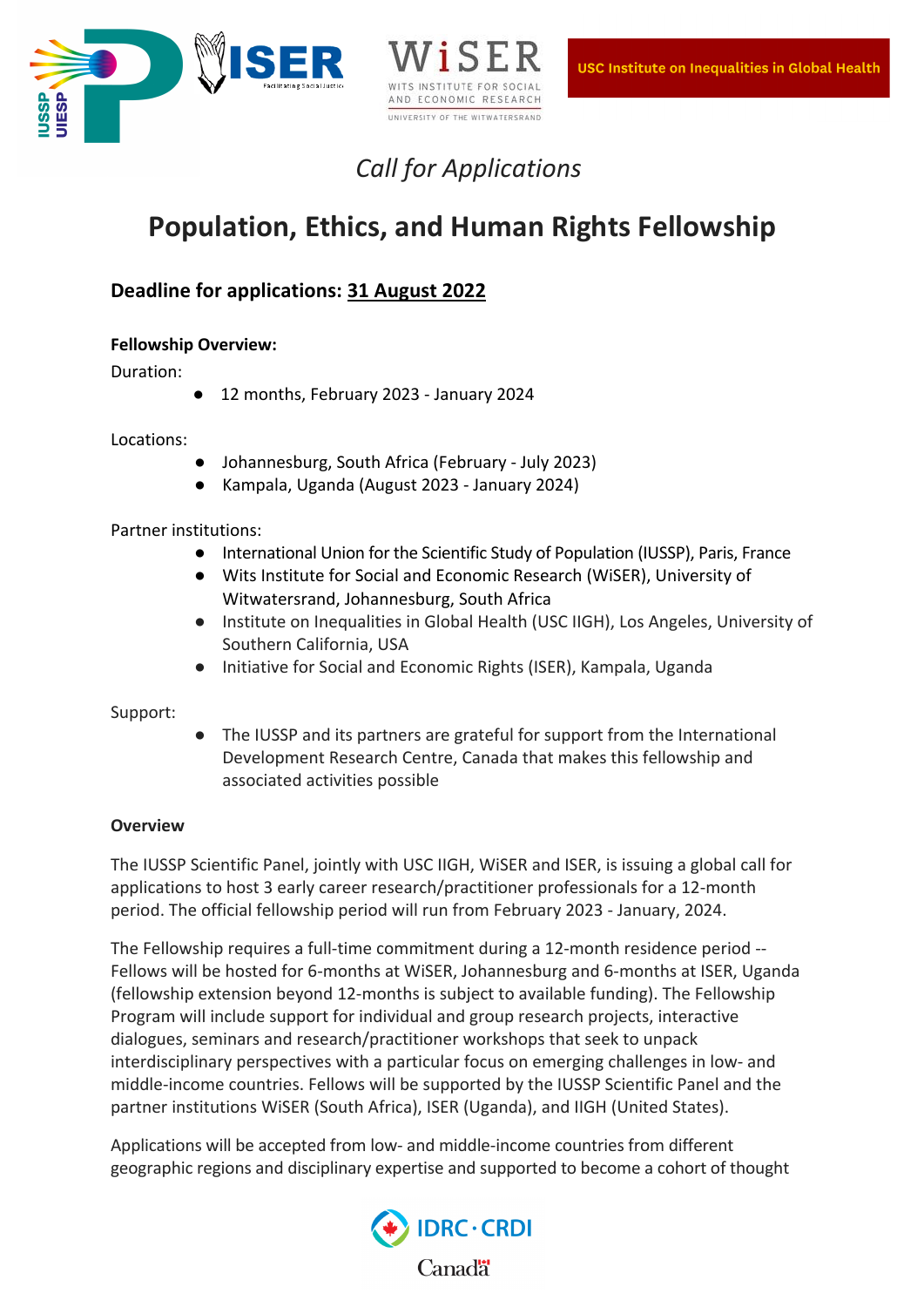leaders in this emerging field, including support for multidisciplinary collaboration. Fellows will be hosted at WiSER and ISER, so their residential fellowship will include direct study of and engagement with contemporary issues in South Africa and Uganda, as a complement to their own studies or areas of work (even if not specifically focused on South Africa or Uganda).

The fellowship program is designed to be immersive. Fellows will be in full-time residence at WiSER and ISER for 6-months, respectively, and will include three workshops with experts from the collaborating institutions and in the field more broadly. All sponsoring organizations will play key roles in supporting Fellows in their research. The residential component of the fellowship will immerse fellows in WiSER's weekly and monthly research seminars and colloquia and engage them with the Bhalisa Network and, while at ISER, will integrate them into ISER's policy advocacy work in Uganda around ethics, rights and legal identity. Fellows will be mentored by faculty and staff from the collaborating institutions and be connected to new areas of research and practice as well as supported in expanding their interdisciplinary professional network.

#### **Background**

This initiative is designed to nurture a new generation of scholars and practitioners engaged with population register systems via direct mentoring and support, immersion into academic, policy and practitioner networks, debates, exposure and visibility through collaboration between fellows themselves, as well as meetings, publications, and communication channels.

Deeper interdisciplinary collaborations are required to address emerging ethics and human rights challenges that continue to evolve as population register systems are modernized and digitized. The overall purpose of this initiative is to strengthen interdisciplinary perspectives, drawing on perspectives from history, economics, law, public policy, demography, and public health, into efforts that are transforming population data systems. The fellowships will focus on approaches to improving governance and transparency in developing and addressing new ethical and rights considerations and scientific principles in digitisation projects. Particular attention will be given to the implications, hierarchies and exclusions produced or renewed by digital population registration. Selected fellows will be encouraged to explore the issues of ethics, rights and regulation through empirical, or concrete cases/examples of policy, statistical or administrative processes and procedures that either raise, address, or resolve these issues.

A key challenge for scholars and practitioners who work on and with population register systems is managing the promises of more inclusive societies via digitized population data against the potential risks of systemic exclusion and discrimination against vulnerable subpopulations, resulting in denial of basic rights and essential services.1 Discussions are ongoing in many corners, yet, a major limitation of current efforts to explore and address these challenges is that such efforts are limited by disciplinary boundaries.2 Discussions, and

<sup>1</sup> Davis, S. (2020). *The Uncounted: Politics of Data in Global Health* (Cambridge Studies in Law and Society). Cambridge: Cambridge University Press. doi:10.1017/9781108649544

Amiya Bhatia & Jacqueline Bhabha (2017) India's Aadhaar scheme and the promise of inclusive social protection, Oxford Development Studies, 45:1, 64-79, DOI: 10.1080/13600818.2016.1263726

<sup>2</sup> Rao U. Response to 'The Aadhaar debate: Where are the sociologists?' Contributions to Indian Sociology. 2019;53(3):431- 440. doi:10.1177/0069966719861759;

Khera R. The Aadhaar debate: Where are the sociologists? *Contributions to Indian Sociology*. 2018;52(3):336-342. doi:10.1177/0069966718787029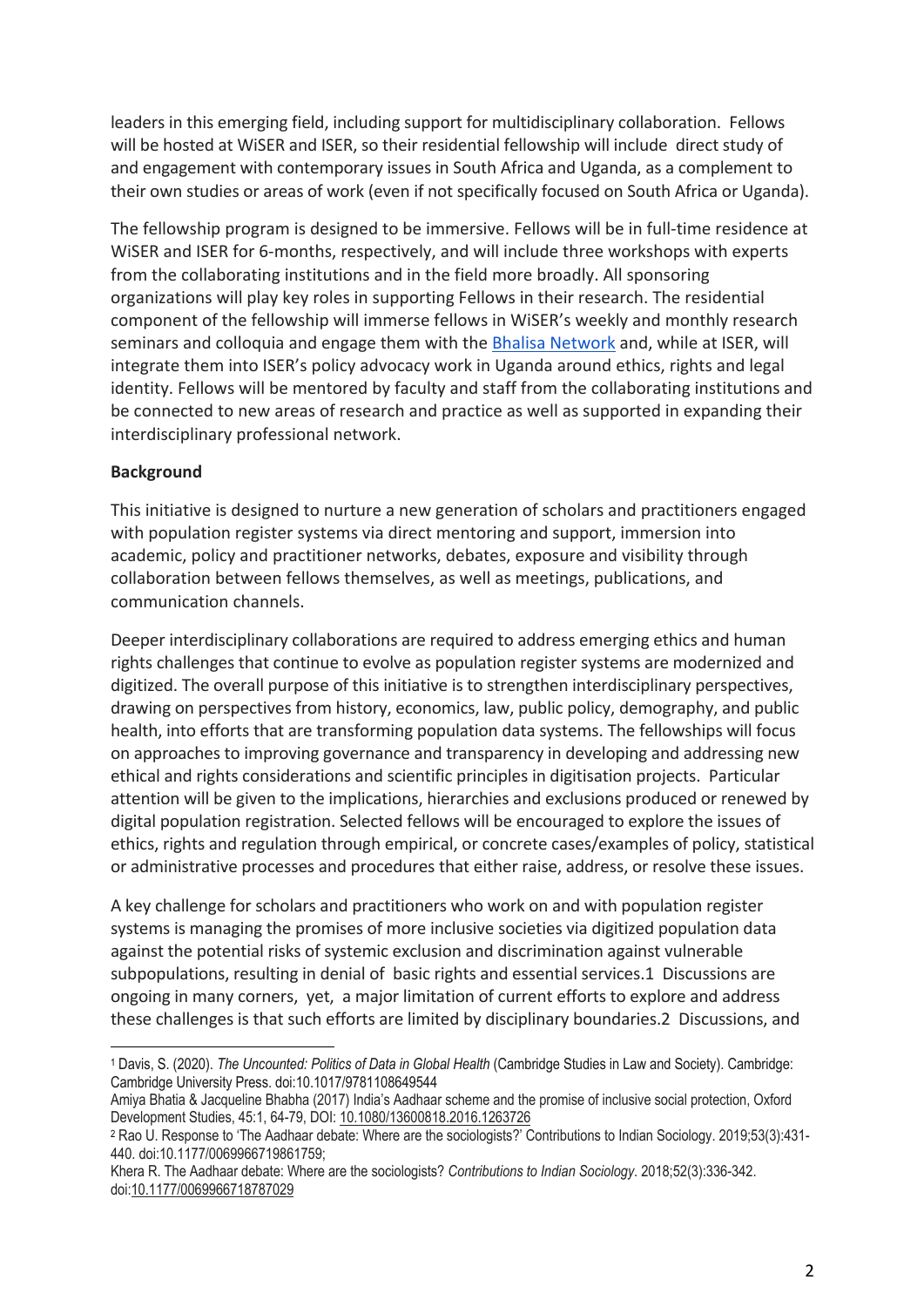ultimately analyses, therefore lack the interdisciplinary approach needed to result in real change by simultaneously integrating perspectives from law, public policy, demography, and public health.

Despite strong interest and activity on the part of young scholars and activists in low- and middle-income countries, current well-resourced global efforts do not prioritize opportunities for them to contribute to shaping and scaling-up efforts in this area. This is a major weakness of current global debates, research and emerging practice. A new generation of researchers and practitioners, with an interdisciplinary perspective, appreciation of the role of institutions and a rights-based perspective, is desperately needed. Strengthening the inclusion of young researchers and practitioners from low-/middleincome countries is key to improving the quality, efficacy and sustainability of interdisciplinary efforts to address the challenges of digitized population data systems.

# **General Information**

*The program is designed for exceptional early career professionals, scholars, and others with an interest in population register systems who:* 

*1. possess the skills and commitment to use the fellowship experience to provide leadership in improving Emerging Ethics and Human Rights Issues in the Digitization of Population Register Systems at the global, national or local level;* 

*2. bring a depth of expertise and knowledge about the ethics and/or rights issues embedded in the digitization of population register systems* 

- **Expected Outputs:** a series of scholarly/practitioner articles and general audience miniessays over the course of the 12-month fellowship
- **Educational Requirements:** Either a completed PhD or at least 3-years professional experience in the field of legal identity, global health, human rights, population studies or related fields such as social sciences, law, and public policy.
- **Language Requirements:** professional competence in English
- **Fellowship Stipends and allowances:** 
	- o Stipend: US\$27,500 over 12 months to cover all living expenses
	- $\circ$  Travel Costs: Economy airfares from current residence to Johannesburg, between Johannesburg and Kampala, and between Kampala and Johannesburg, and home again
	- o Administrative Costs: Health insurance and visa costs

**Enquiries:** Any enquiries should be directed to Paul Monet (monet@iussp.org)